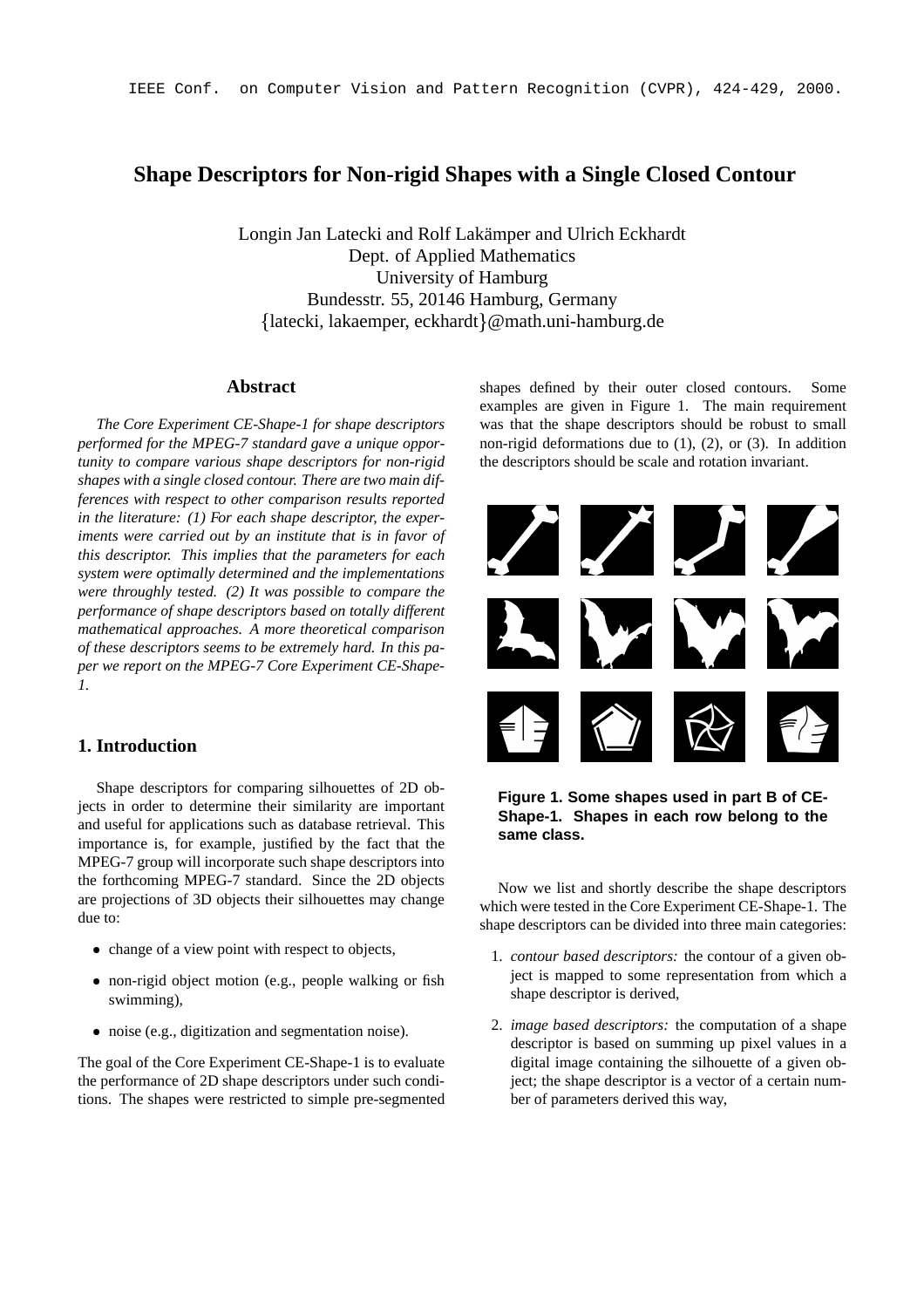3. *skeleton based descriptors:* after a skeleton is computed, it is mapped to a tree structure that forms the shape descriptor; the shape similarity is computed by some tree-matching algorithm.

To the first category belong the following three descriptors:

- P320 presented by Mitsubishi Electric ITE-VIL, based on the curvature scale-space [14, 15].
- P567 presented by Heinrich Hertz Institute in Berlin, based on a wavelet representation of object contours [3]. The wavelet representation used in [3] is shown to outperform the Fourier descriptors.
- P298 presented by the authors in cooperation with Siemens Munich, based on the best possible correspondence of visual parts [10, 12].

To the second category belong the following two descriptors:

- P687 presented by Hanyang University, based on Zernike moments. As it is theoretically supported and experimentally verified in [8], Zernike moments significantly outperform regular moments and moment invariants.
- P517 presented by Hyundai Electronics Industries, based on multilayer eigenvectors. Pixel values (0's and 1's) from certain image regions form matrices whose eigenvectors determine the form descriptor. This is the only shape descriptor to which there do not exist references in the literature.

To the third category belongs one descriptor:

DAG presented by Mitsubishi Electric and Princeton University<sup>1</sup>. It assigns a DAG (Directed Acyclic Graph) ordered tree to an object skeleton. The shape similarity measure is then based on the similarity of corresponding trees that is based on the matching algorithm for DAG ordered trees presented in [13]. The idea of representing shapes by their skeletons in Computer Vision goes back to Blum [1]. Siddiqi et al. [17] also convert object skeletons to a tree representation and use a treematching algorithm to determine the shape similarity.

In Section 2 deals with the CE-Shape-1. In Section 3, we derive some important conclusions form the experimental results.

# **2. Results of the MPEG-7 Core Experiment CE-Shape-1**

In this section we shortly describe the Core Experiment CE-Shape-1 and present the experimental results. The experiment was performed as specified in the MPEG-7 document [7]. The presented results are based on [2] and on [4].

The core experiment was divided into three parts with the following main objectives:

- A: robustness to scaling (A1) and rotation (A2)
- B: performance of the similarity-based retrieval
- C: robustness to changes caused by no-rigid motion

Part A can be regarded as a necessary condition that every shape descriptor should satisfy. The main part is part B, where a set of semantically classified images with a ground truth is used. Part C can be viewed as a special case of part B. Here also the performance of the similarity-based retrieval is tested, but only the deformation due to no-rigid motion is considered. Only one query is used for part C.

The recall retrieval performance is tested, where *recall* is the ratio of the number of the retrieved relevant shapes to the number of the relevant shapes in the database. There were together 3450 shapes used in the three parts.

### **2.1. Part A: Robustness to Scaling and Rotation**

**A-1 Robustness to Scaling** The database includes 420 shapes; 70 basic shapes and 5 derived shapes from each basic shape by scaling digital images with factors 2, 0.3, 0.25, 0.2, and 0.1. Each of the 420 images was used as a query image. A number of correct matches was computed in the top 6 retrieved images. Thus, the best possible result is 2520 matches.

**A-2 Robustness to Rotation** The database includes 420 shapes: the 70 basic shapes are the same as in part A-1 and 5 derived shapes from each basic shape by rotation (in digital domain) with angles: 9, 36, 45 (composed of 9 and 36 degree rotations), 90 and 150 degrees. Each of the 420 images was used as a query image. A number of correct matches was computed in the top 6 retrieved images. Thus, the best result is 2520 matches.

In Figure 2, a table with results for Part A is presented. Since the best possible performance for A-1 was about 93% as shown below, all shape descriptors except DAG performed nearly optimal.

About 17 shapes obtained by scaling 0.1 are too small. For example, Figure 3 shows for each object in the first row

<sup>&</sup>lt;sup>1</sup>This descriptor has not been assigned any identification number by the MPEG-7 group.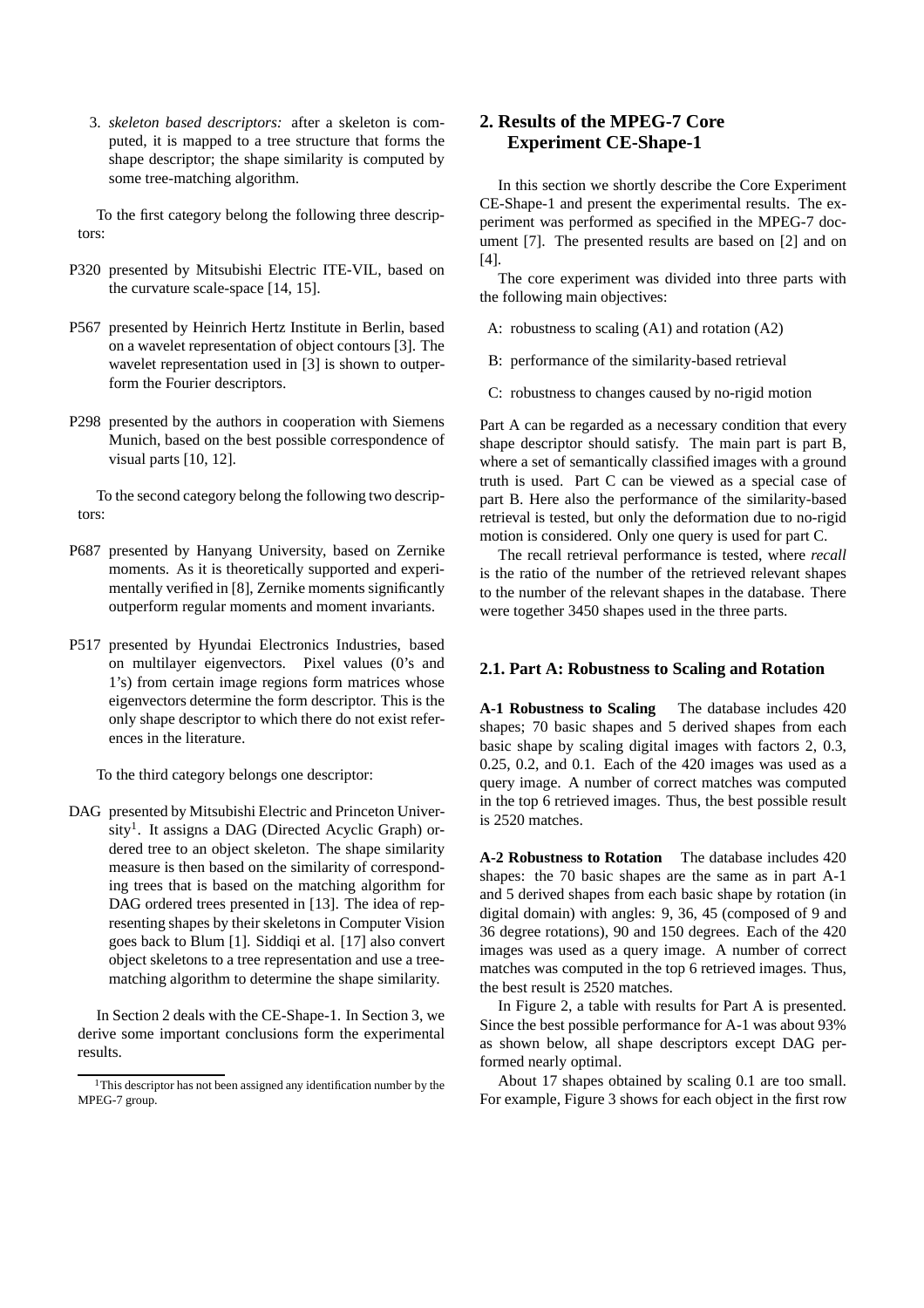| P <sub>298</sub> |        | P320   |                  |       | P <sub>5</sub> 17 | P <sub>567</sub> | P687             | <b>DAG</b>       |       |            |  |
|------------------|--------|--------|------------------|-------|-------------------|------------------|------------------|------------------|-------|------------|--|
| A <sub>1</sub>   |        | 88.65  |                  | 89.76 |                   |                  | 92.42            | 88.04            | 92.54 | no results |  |
| A <sub>2</sub>   |        |        | 100.00           |       | 99.37             |                  | 100.00           | 97.46            | 99.60 | no results |  |
| Part A           |        |        | 94.33            | 94.57 |                   | 96.21            |                  | 92.75            | 96.07 | 85         |  |
|                  |        |        |                  |       |                   |                  |                  |                  |       |            |  |
|                  |        |        | P <sub>298</sub> |       | P320              |                  | P517             | P <sub>567</sub> | P687  | DAG        |  |
|                  | Part B |        | 76.45            |       | 75.44             |                  | 70.33            | 67.76            | 70.22 | 60         |  |
|                  |        |        |                  |       |                   |                  |                  |                  |       |            |  |
|                  |        |        | P <sub>298</sub> |       | P320              |                  | P <sub>517</sub> | P <sub>567</sub> | P687  | <b>DAG</b> |  |
|                  |        | Part C | 92.0             |       | 96.0              |                  | 88.0             | 93.0             | 94.5  | 83.0       |  |
|                  |        |        |                  |       |                   |                  |                  |                  |       |            |  |

**Figure 2. Results for Parts A, B, and C.**

its scaled version in the second row obtained by scaling with factor 0.1. The scaled objects in the second row are more similar to the basic shapes in the third row than to the shapes they originate from (first row). Therefore, it is impossible to obtain correct matches in about

170 cases = 17 too small shapes  $\times$  (5 errors for each too small shape used as a query  $+5$  errors for 5 derived shapes used as a query).

Thus, the best possible result in A-1 is about 93%.



**Figure 3. Example shapes used in part A of CE-Shape-1. Below each object in the first row, its scaled version with factor 0.1 is shown, second row. For each column, the shapes in the third row seem to be more similar to the scaled objects in the middle row than the ones in the first row.**

### **2.2. Part B: Similarity-based Retrieval**

This is the main part of the Core Experiment CE-Shape-1. The total number of images in the database is 1400: 70 classes of various shapes, each class with 20 images. Each image was used as a query, and the number of similar images (which belong to the same class) was counted in the top 40 matches (bulls-eye test). Since the maximum number of correct matches for a single query image is 20, the total number of correct matches is 28000. Some example shapes are shown in Figure 1, where the shapes in the same row belong to the same class. In Figure 2 a table with results for part B is presented.

The 100% retrieval rate was again not possible, since some classes contain objects whose shape is significantly different so that it is not possible to group them into the same class using only shape knowledge. For example, see the third row in Figure 1 and the first and the second rows in Figure 6. In the third row in Figure 6, we give examples of two spoon shapes that are more similar to shapes in different classes than to themselves.



**Figure 6. Example shapes used in part B of CE-Shape-1. The shapes with the same name prefix belong to the same class.**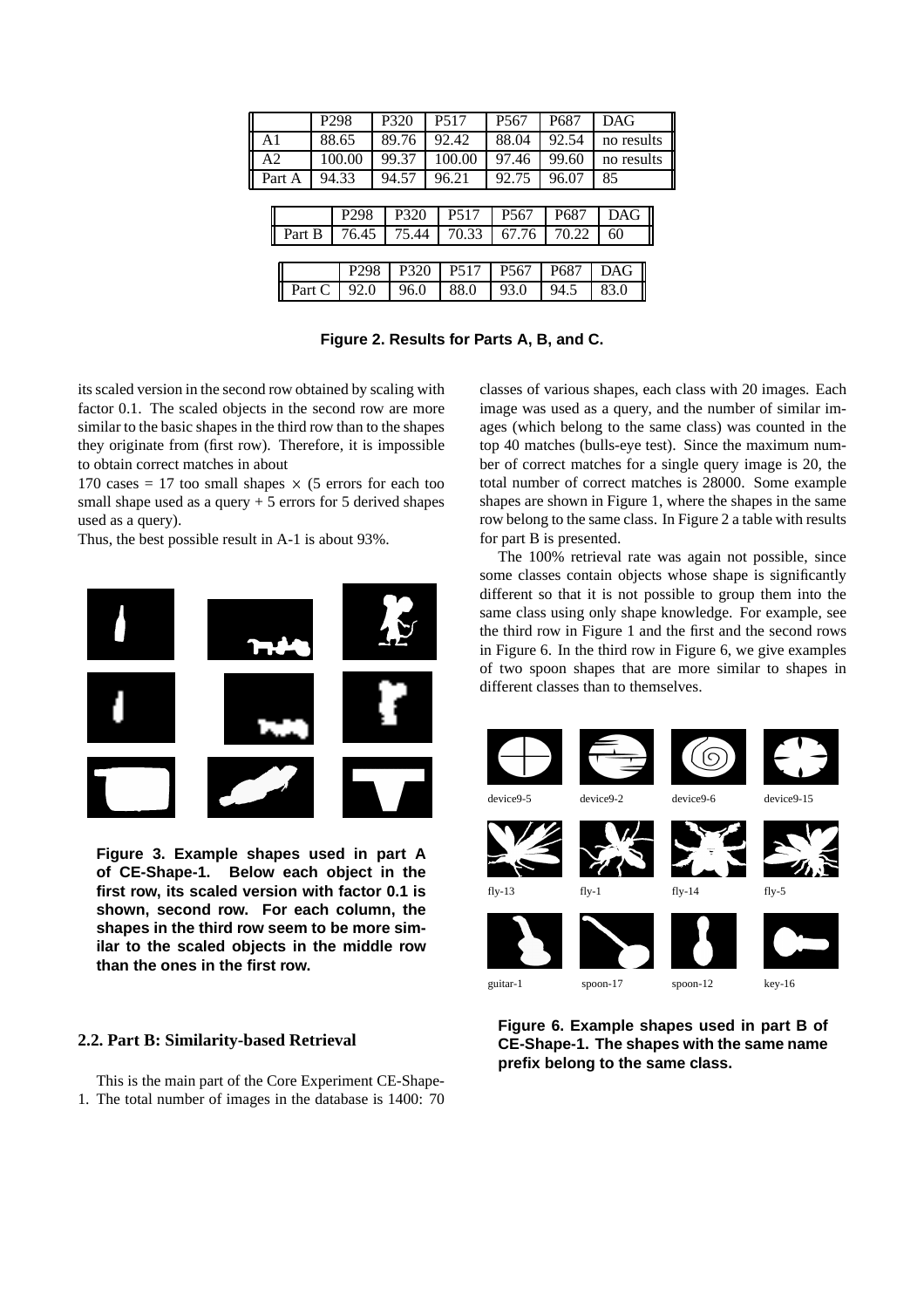|                                                                              |  | P <sub>298</sub>   P <sub>320</sub>   P <sub>517</sub>   P <sub>567</sub>   P <sub>687</sub>   D <sub>AG</sub> |  |  |
|------------------------------------------------------------------------------|--|----------------------------------------------------------------------------------------------------------------|--|--|
| <b>Total Score</b> <sub>1</sub>   87.59   88.67   84.85   84.50   86.93   76 |  |                                                                                                                |  |  |

**Figure 4. Total Score = average over the three parts of the experiment.**

|                                                                                 |  | P298 P320 P517 P567 P687 DAG |  |
|---------------------------------------------------------------------------------|--|------------------------------|--|
| <b>Total Score</b> <sub>2</sub>   83.16   82.62   80.04   77.14   79.92   69.38 |  |                              |  |

**Figure** 5. Total  $Score_2$  = average over the number of queries.

#### **2.3. Part C: Motion and non-rigid deformations**

Part C adds a single retrieval experiment to part B. The database for part C is composed off 200 frames of a short video clip with a bream fish swimming plus a database of marine animals with 1100 shapes. Fish bream-000 was used as a query (see Figure 7), and the number of bream shapes in the top 200 shapes was counted. Thus, the maximal number of possible matches was 200. In Figure 2 a table with results for Part C is presented.

Since about 14 bream fish do not have similar shape to bream-000, i.e., some of the 1100 marine animals are more similar to bream-000 than the 14 bream fish, the best possible result is 93% (186/200). For example, in Figure 7 the four kk shapes (in the second row) taken from the 1100 marine animals are more similar to bream-000 than the bream shapes 113, 119, and 121 (in the first row).



**Figure 7. Example shapes used in part C of CE-Shape-1. The shapes with kk prefix (in the second row) are more similar to bream-000 than the bream shapes.**

### **2.4. Average Performance in the Core Experiment CE-Shape-1**

Average performance with the average over the three parts, i.e., **Total Score**<sub>1</sub> =  $\frac{1}{3}A + \frac{1}{3}B + \frac{1}{3}C$ , is given in Figure

4. Average performance with the average over the number of queries, i.e.,

$$
TotalScore_2 = \frac{840}{2241}A + \frac{1400}{2241}B + \frac{1}{2241}C,
$$

where 2241 is the total number of queries in parts A, B, and C, is given in Figure 5.

### **3. Interpretation**

As can be seen in Figure 2, all shape descriptors except DAG passed the necessary test in part A, i.e., they are sufficiently robust to scaling and rotation. Keeping in mind that the best possible performance for A-1 was about 93%, the five shape descriptors performed nearly optimal with respect to scaling. The descriptors P298, P320, P517, and P687 correctly retrieved over 99% rotated images in A-2. The performance of P567 (wavelet representation of object contours) was slightly less robust to rotation.

The low average result in part A of the DAG descriptor indicates that it is neither robust to scaling nor to rotation. This result seems to give a clear experimental verification of the known fact that the computation of skeletons in digital images is not robust. It seems that none of the existing approaches to compute skeletons in digital images would provide better results on the given data set.

We discuss the results of the main part of the Core Experiment CE-Shape-1 now. As can be seen in part B of Figure 2 two shape descriptors P298 and P320 significantly outperform the other four, and are, therefore, the most useful to search for similar objects obtained by non-rigid transformations. Both descriptors have also the best total scores in Figures 4 and 5.

For both similarity measures used with descriptors P298 and P320, while computing the similarity values for two objects, a best possible correspondence of the maximal convex/concave arcs contained in object contours is established. The maximal convex/concave arcs are not taken from the original contours, but from their simplified versions. Significant maximal convex arcs on simplified contours correspond to significant parts of visual form [9],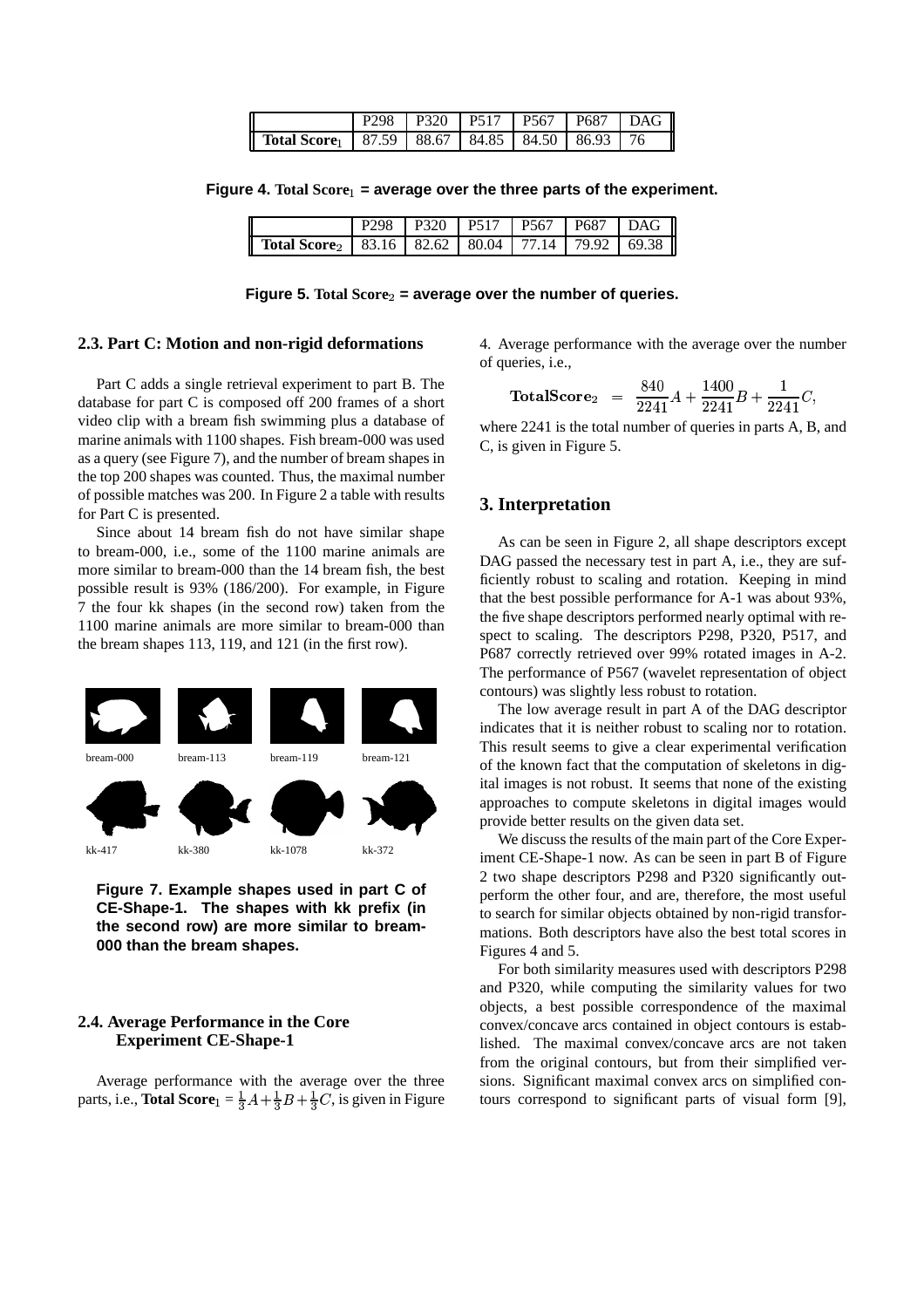whose importance and relevance for object recognition is verified by numerous cognitive experiments [5, 6, 16, 18].

For P298 a single simplified contour is used as a shape descriptor. This contour is optimally determined by a novel process of contour simplification called discrete curve evolution in [11]. This process allows to reduce the influence of noise without changing the overall appearance of objects. To compute the similarity measure between two shapes, the best possible correspondence of maximal convex/concave contour arcs is established. Finally the similarity between corresponding parts is computed using their tangent functions and aggregated to a single output similarity value [12].

For P320 simplified contours are obtained by a classical scale-space curve evolution based on contour smoothing by convolution with a Gauss function. The arclength position of inflection points (x-axis) on contours on every scale (y-axis) forms so called Curvature Scale Space (CCS) [15], see Figure 8. The positions of the maxima of CSS yield the shape descriptor P320. These positions projected on the simplified object contours give the positions of the mid points of the maximal convex/concave arcs obtained during the curve evolution. The shape similarity measure between two shapes is computed by relating the positions of the maxima of the corresponding CSSs.



### **Figure 8. Both shapes A and B have the same positions of the maxima of CSS.**

Observe that both shapes A and B in Figure 8 are assigned very similar shape descriptors by P320. Both shapes A and B contain two copies of the same piece T (shown at the bottom). Since only piece T contains inflection points, the CSS functions of both shapes are nonzero only for the T parts of their boundaries. Therefore, their CSS representations (maxima of the CSS functions) are very similar.

This cannot happen for P298, since the mapping to the representation space (the tangent space) is one-to-one, i.e., the original polygon can be uniquely reconstructed given the length and the tangent directions of its line segments.

Observe that all convex objects are identical for the

shape descriptor P320, since it is based on inflection points, and there are no inflection points on the contour of a convex object. This implies that a triangle, square, or circle cannot be distinguished using this descriptor.

## **4. Conclusions**

We report here on performance of six shape descriptors that accomplished the Core Experiment Shape-1 for the MPEG-7 standard. Two shape descriptors P298 (correspondence of visual parts) and P320 (curvature scale-space) significantly outperform the other four, and are, therefore, the most useful to search for similar objects obtained by nonrigid transformations. Both descriptors base the computation of their similarity measures on the best possible correspondence of maximal convex/concave arcs contained in the simplified versions of boundary contours. The simplified boundary contours are obtained by two different processes of curve evolutions. Both shape descriptors are cognitively motivated, since the maximal convex arcs represent visual parts of objects, whose important role in the human visual perception is verified by numerous experiments.

Since the results of the experiments are verified using the human visual perception (the ground truth was manually determined by humans), a cognitively motivated computation of the similarity values seems to be essential. In this context, a cognitive motivation seems to be far more important than a motivation in physics for P687 (Zernike moments), or in signal theory for P567 (wavelet contour descriptor).

Clearly, the cognitive motivation is not the only criterium. The robustness of the computation is also extremely important. Since the computation of the similarity measure for the shape descriptor DAG (DAG ordered trees) is based on object skeletons, it has a nice cognitive motivation. However, until now there does not exist any computation of object skeletons that is robust to scaling, rotation, and noise in the digital domain.

On the other hand, a careful attention to the robustness is paid by the extraction of descriptors P298 and P320, and during the computation of their similarity measures.

### **References**

- [1] H. Blum. Biological shape and visual science. *Journal of Theor. Biol.*, 38:205–287, 1973.
- [2] M. Bober, J. D. Kim, H. K. Kim, Y. S. Kim, W.-Y. Kim, and K. Müller. Summary of the results in shape descriptor core experiment. *MPEG-7*, ISO/IEC JTC1/SC29/WG11/MPEG99/M4869, Vancouver, July 1999.
- [3] G. Chuang and C.-C. Kuo. Wavelet descriptor of planar curves: Theory and applications. *IEEE Trans. on Image Processing*, 5:56–70, 1996.